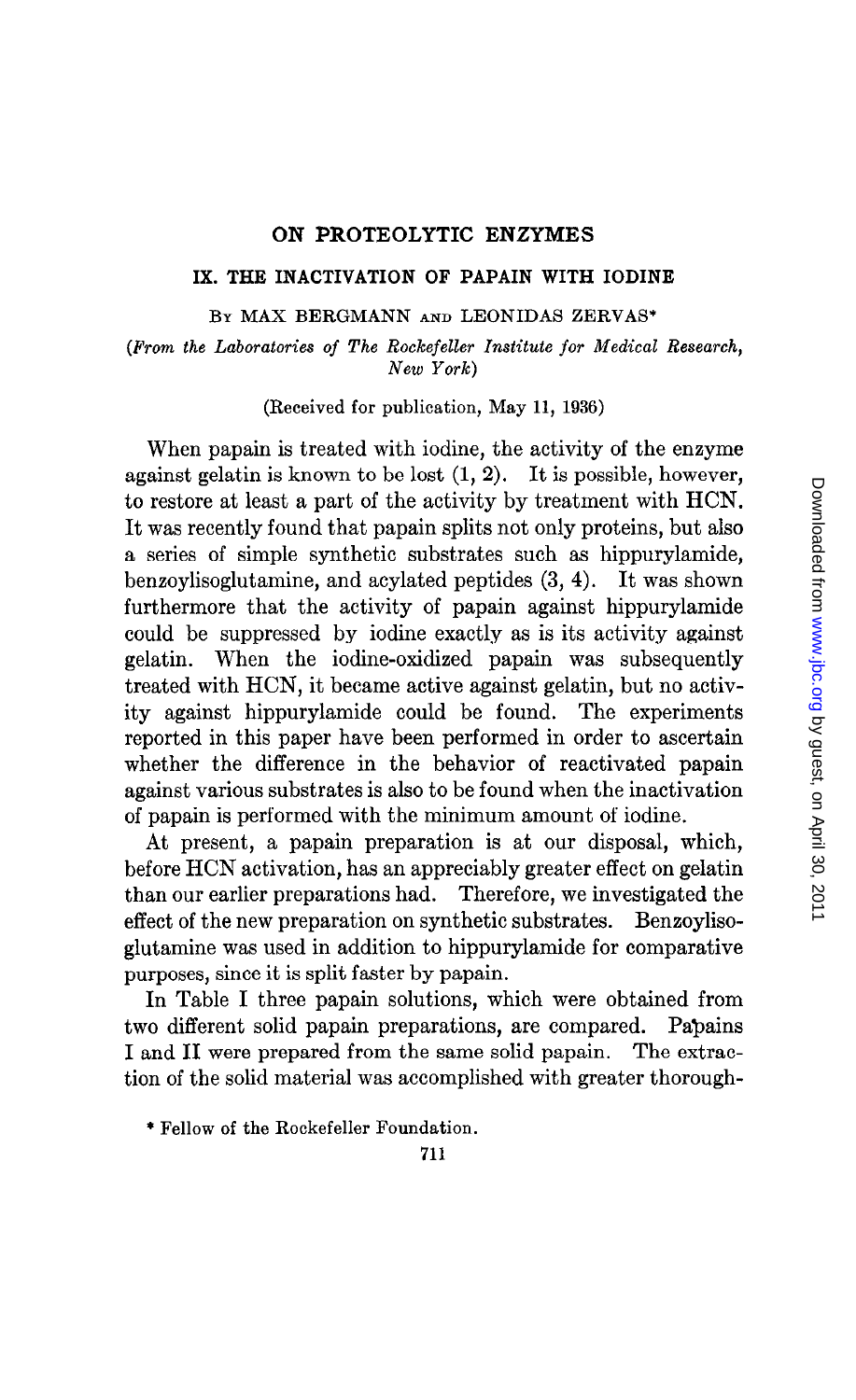ness in the case of Papain II. Papain III is the preparation used in the experiments reported in Paper VIII of this series (5). After activation with HCN, its activity against gelatin is comparable with that of the present preparation; however, before HCN activation it is much less active than the present preparation.

| Enzyme                                                  |                                        | Hydrolysis in ml. of 0.01 N KOH |                                                              |                    |                |                                |                |  |
|---------------------------------------------------------|----------------------------------------|---------------------------------|--------------------------------------------------------------|--------------------|----------------|--------------------------------|----------------|--|
|                                                         | Substrate                              |                                 | $1 \text{ hr.} 2 \text{ hrs.} 4 \text{ hrs.} 6 \text{ hrs.}$ |                    |                | 18<br>hrs.                     | 24<br>hrs.     |  |
| Natural Papain I<br>HCN-Papain I                        | Gelatin<br>$\epsilon$                  | 0.46<br>0.73                    |                                                              |                    |                |                                | 1.03<br>1.49   |  |
| Natural Papain I<br>HCN-Papain I                        | Hippurylamide                          |                                 |                                                              |                    | 10.04<br> 0.54 |                                | 10.09<br>0.96  |  |
| Natural Papain I<br>HCN-Papain I                        | Benzoylisoglutamine<br>$\epsilon$      |                                 | 0.25<br>0.62                                                 |                    |                |                                | 10.65<br> 0.93 |  |
| Natural Papain II<br>HCN-Papain II<br>Natural Papain II | Gelatin<br>$\epsilon$<br>Hippurylamide |                                 | [0.63 0.84]<br>$\vert 0.89\vert 1.07$                        | IO.O3I             |                | 1.06 1.20 1.19<br>1.291.591.61 | 0.10           |  |
| HCN-Papain II                                           |                                        |                                 |                                                              | $\vert 0.55 \vert$ |                |                                | 10.95          |  |
| Natural Papain III<br>HCN-Papain III                    | Gelatin<br>$\epsilon$                  |                                 | $\vert 0.36 \vert$<br>10.901                                 |                    |                |                                | 10.85<br>1.68  |  |
| Natural Papain III<br>HCN-Papain III                    | Hippurylamide                          |                                 | 10.031<br>0.21                                               |                    |                |                                | 10.05<br>1.06  |  |

TABLE I Activation of Natural Papain

In every experiment the solution contained for each ml. of volume 0.05  $m$ M of synthetic substrate or 40 mg. of gelatin, 0.1 ml. of 0.02  $\mu$  disodium citrate buffer (pH 5.0), and 0.2 ml. of enzyme solution. Bensoylisoglutamine was dissolved in the equivalent amount of 0.5 N sodium acetate. The temperature was 40°. The digestion was measured in ml. of 0.01 N KOH per 0.2 ml. of solution, according to the method of Grassmann and Heyde (6). 1 ml. represents 100 per cent splitting for all synthetic substrates.

Both preparations were obtained in Ceylon from the milky sap of Carica papaya by careful vacuum evaporation, and were kept in storage at a temperature of approximately 5".

As may be seen from Table I, those preparations of natural papain which, even before HCN activation, have a very strong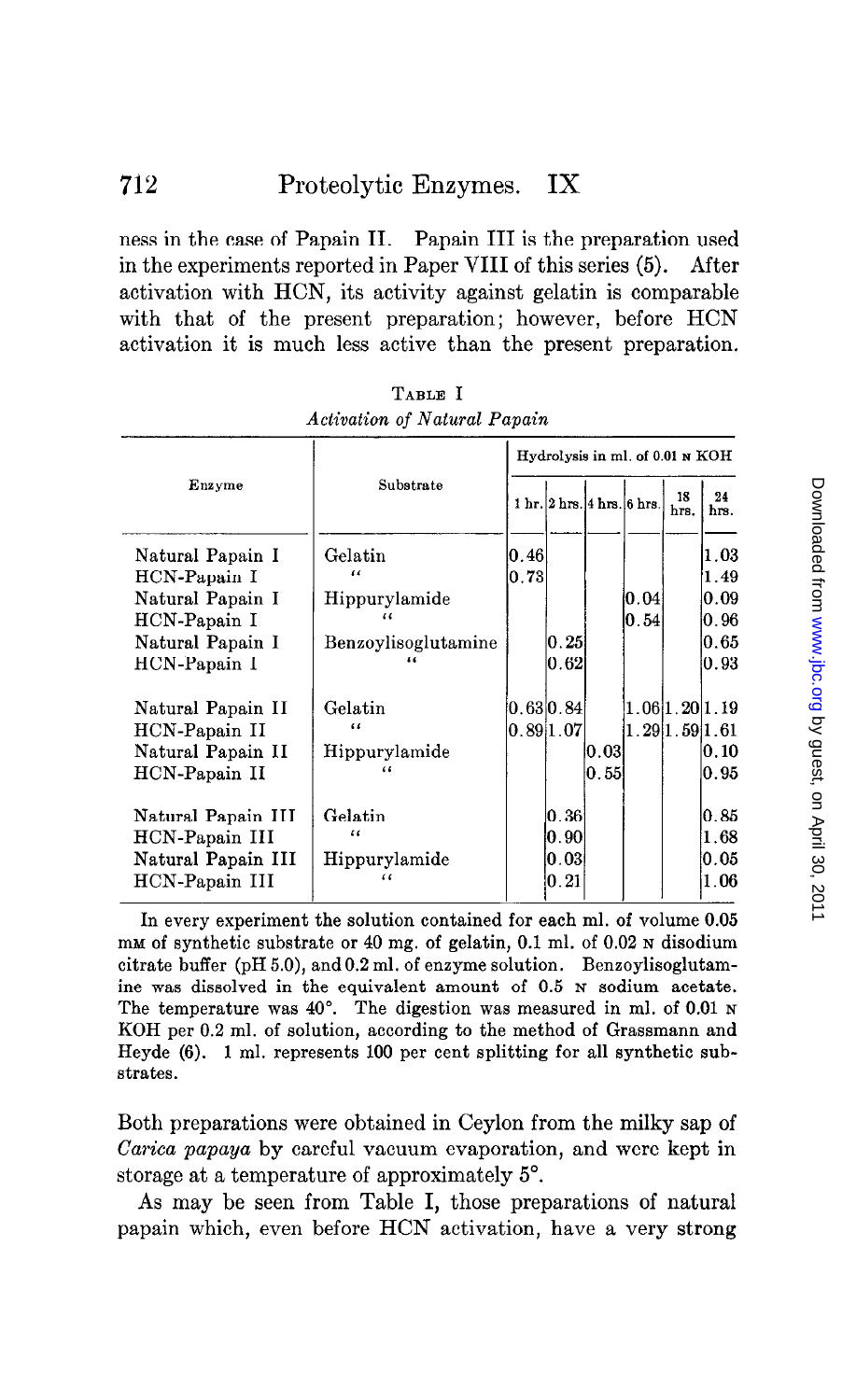effect on gelatin manifest also a distinct splitting of hippurylamide. But the extent of this splitting is, indeed, very small and hardly exceeds the limits of experimental error. The splitting of benzoylisoglutamine by natural papain is considerably faster. In

| Substrate                      | $En-$<br>zyme<br>No. | Hydrolysis in ml. of 0.01 N KOH |                     |        |        |         |         |          |
|--------------------------------|----------------------|---------------------------------|---------------------|--------|--------|---------|---------|----------|
|                                |                      | 1 <sub>hr</sub>                 | $2\frac{1}{3}$ hrs. | 5 hrs. | 8 hrs. | 24 hrs. | 48 hrs. | 120 hrs. |
| Gelatin                        | I                    | 0.73                            |                     |        |        | 1.49    |         |          |
|                                | н                    | 0.00                            |                     |        |        | 0.17    |         |          |
|                                | Ш                    | 0.64                            |                     |        |        | 1.22    |         |          |
| Benzoylisoglutamine            | I                    |                                 | 0.62                |        |        | 0.93    |         |          |
|                                | $_{\rm II}$          |                                 | 0.02                |        |        | 0.10    |         |          |
|                                | ш                    |                                 | 0.50                |        |        | 0.67    |         |          |
| Hippurylamide                  | I                    |                                 |                     | 0.54   |        | 0.96    |         |          |
|                                | и                    |                                 |                     | 0.00   |        | 0.01    |         |          |
|                                | Ш                    |                                 |                     | 0.30   |        | 0.75    |         |          |
| Carbobenzoxyglutam-            | I                    |                                 |                     |        | 0.44   | 0.86    |         |          |
| ylglycylglycine                | II                   |                                 |                     |        | 0.001  | 0.02    |         |          |
|                                | III                  |                                 |                     |        | 0.16   | 0.43    |         |          |
| Diglycyl-l-leucylgly-<br>cine  | 1                    |                                 |                     |        |        |         | 0.47    | 0.73     |
|                                | $\mathbf{I}$         |                                 |                     |        |        |         | 0.00    | 0.00     |
|                                | ш                    |                                 |                     |        |        |         | 0.07    | 0.20     |
| Triglycyl-l-leucylgly-<br>cine | I                    |                                 |                     |        |        | 0.53    |         | 1.19     |
|                                | п                    |                                 |                     |        |        | 0.00    |         | 0.00     |
|                                | ш                    |                                 |                     |        |        | 0.23    |         | 0.78     |

*Activation of Papain after Oxidation with Iodin* TABLE II

Enzyme I represents HCN-papain; Enzyme II, natural papain after iodine treatment; Enzyme III, natural papain after treatment with iodine and then with HCN. Considering the different concentrations of Enzymes I, II, and III, there was used for the individual experiments 0.2 ml. of Enzyme I, 0.25 ml. of Enzyme II, or 0.33 ml. of Enzyme III. Carbobenzoxyglutamylglycylglycine was dissolved in the equivalent amount of 0.1 N NaOH. The other details of these experiments are the same as those in Table I. (The preparation of carbobenzoxyglutamylglycylglycine will be described in a later communication.)

this case, one may attain a high splitting without difficulty and may also isolate the splitting products (benzoylglutamic acid and ammonia). These are the same products as those obtained with HCN-papain. The action of HCN on papain therefore effects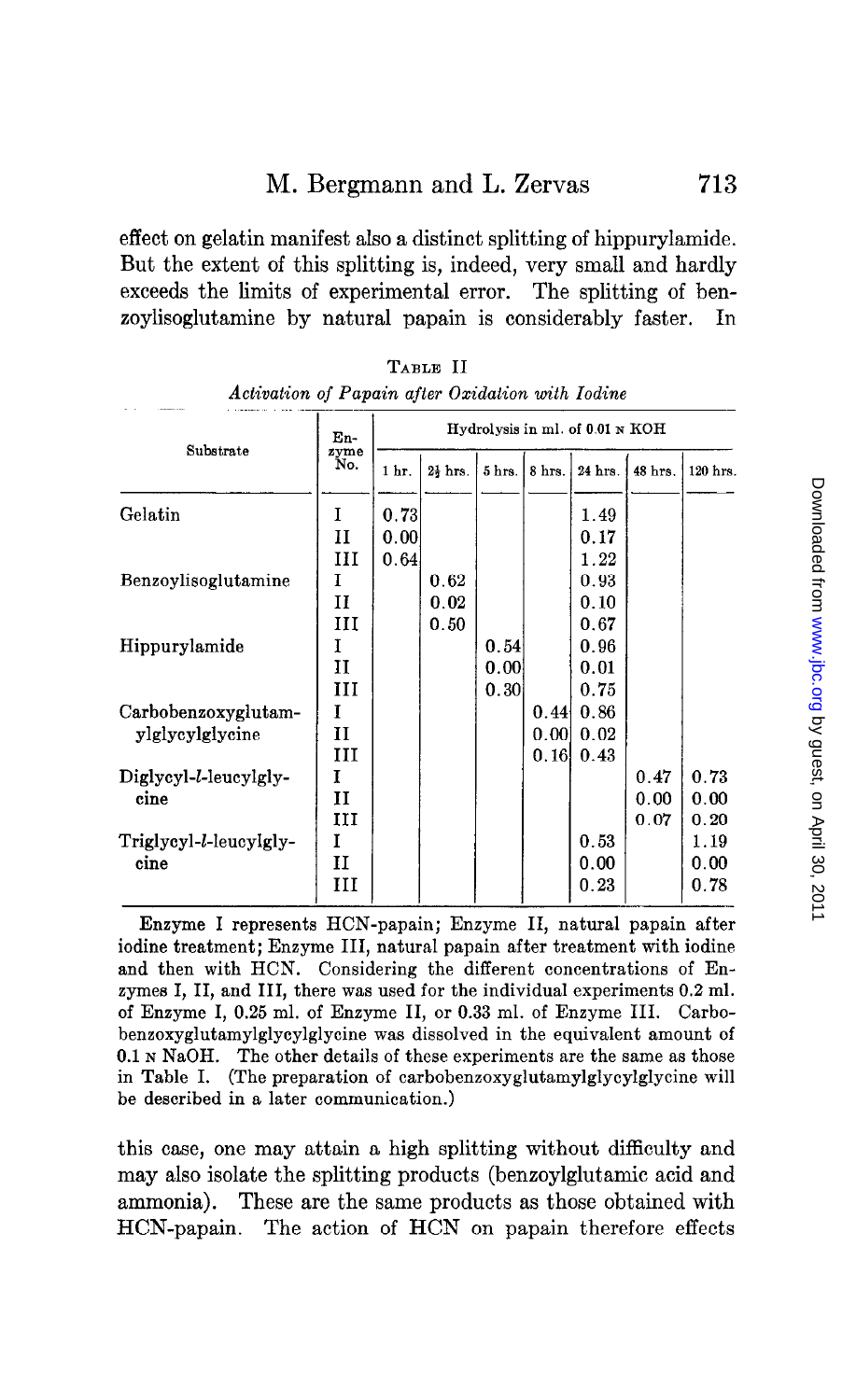no change in specificity with benxoylisoglutamine, but does effect an increase in the amount of active enzyme and, accordingly, an acceleration of the splitting of the substrate.

In Table II experiments involving the influence of iodine on the papain digestion of a number of synthetic substrates are described. There are included two free polypeptides which have been found, through experiments carried on in cooperation with Dr. Joseph S. Fruton, to be hydrolyzed with papain. From Table II it may be seen that the inactivation of papain with iodine extends not only to the splitting of gelatin and acylated peptides, but also to the splitting of free peptides.

One finds reported in the literature that oxidized papain can be completely reactivated with reducing agents. In our experiments with iodine, this goal could not be reached. The inactivation was undertaken with the minimum amount of iodine, a condition under which the enzyme could be reactivated with HCN towards all the substrates investigated.<sup>1</sup> However, the regenerated activity was always less than that of the original papain after activation.2 Although the same reactivated enzyme preparation was used in all cases, the loss in activity was more pronounced in the case of substrates with a smaller splitting rate. Apparently, this is due to the presence of inhibitive substances formed in consequence of the treatment with iodine.

Grateful acknowledgment is made to Dr. William F. Ross for assistance in preparing this manuscript.

#### EXPERIMENTAL

Natural Papain-225 mg. of powdered papain were shaken for 1 hour with 15 ml. of water; the solution was filtered, combined with 25 ml. of citrate buffer, pH 5.0, and diluted with water to 50 ml.

 $HCN-Papain$ —To a solution of 225 mg. of papain in 15 ml. of water were added 25 ml. of citrate buffer, pH 5.0, and 10 ml. of

1 It appears possible that the inactivation of papain by hydrogen peroxide is also reversible with regard to synthetic substrates, when performed with the minimum amount of hydrogen peroxide.

2 Maschmann and Helmert (7) have found, in experiments with gelatin, that the inactivation of papain with oxygen in the presence of cysteineheavy metal was only partially reversible.